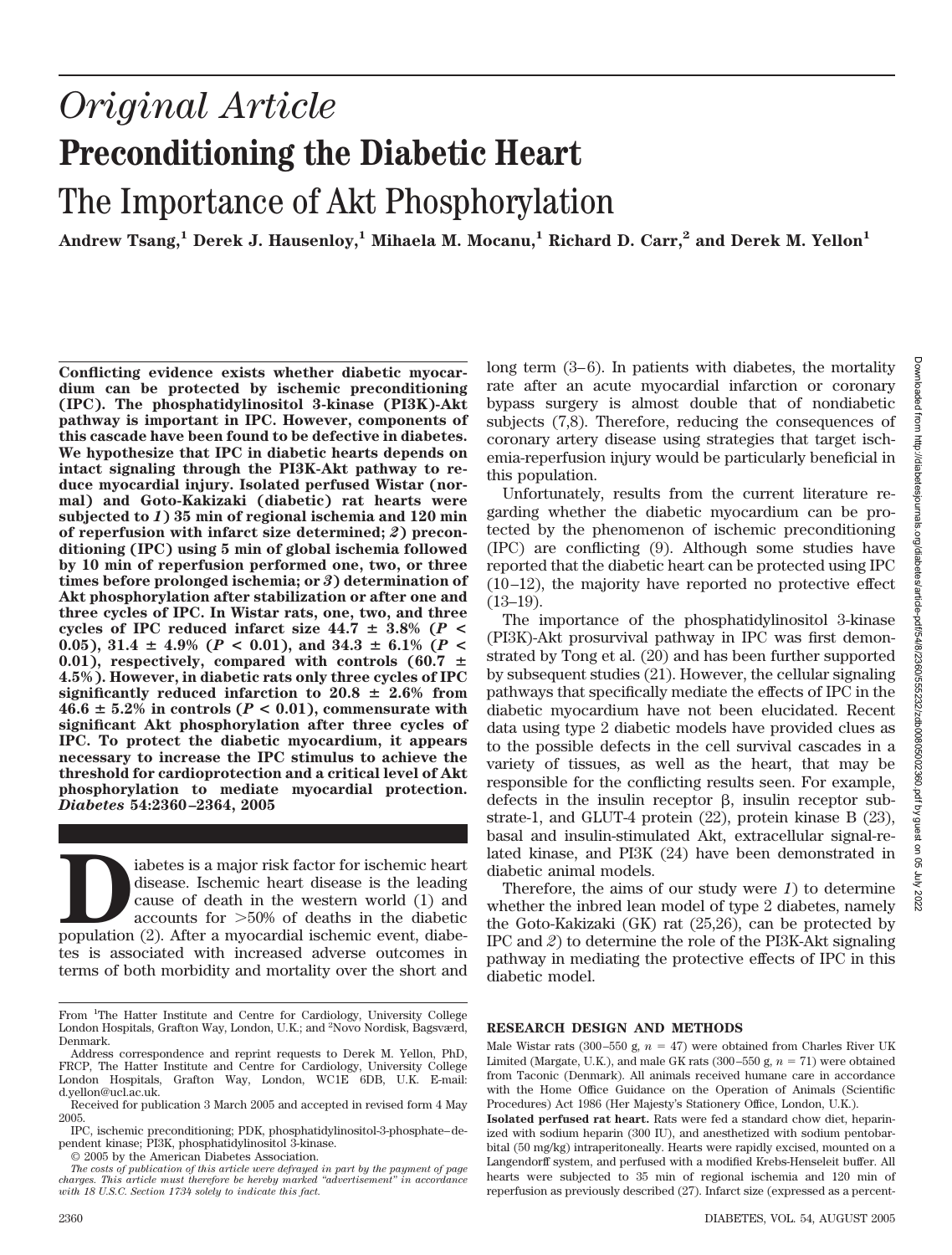

**FIG. 1. The reduction in infarct size (expressed as a percentage of the area at risk [AAR]) achieved by one, two, and three cycles of IPC in Wistar hearts. In the diabetic GK rat, one and two cycles of IPC did not reduce infarct size significantly. Only three cycles of IPC was sufficient stimulus to achieve a significant reduction in infarct size in diabetic GK hearts. Pharmacologically inhibiting PI3K during IPC using LY294002 (LY) abolished the protection associated with three cycles of IPC in GK hearts. \****P* **< 0.05.**

age of the area at risk) was determined by triphenyltetrazolium chloride staining.

**Infarct study treatment protocols.** Hearts were randomly assigned to one of the following groups: *1*) Wistar vehicle control ( $n = 8$ ) with 0.02% DMSO given alone during stabilization;  $2$ ) Wistar one-cycle IPC ( $n = 8$ ) comprising 5 min of global ischemia followed by 10 min of reperfusion before the index ischemia; *3*) Wistar two-cycle IPC  $(n = 8)$  before the index ischemia; *4*) Wistar three-cycle IPC  $(n = 8)$  before the index ischemia; 5) GK vehicle control  $(n = 1)$ 8) with 0.02% DMSO given alone during stabilization; *6*) GK one-cycle IPC  $(n = 9)$  before the index ischemia; *7*) GK two-cycle IPC  $(n = 9)$  before the index ischemia; *8*) GK three-cycle IPC ( $n = 8$ ) before the index ischemia; *9*) GK three-cycle IPC plus LY294002 ( $n = 6$ ), in which hearts were given the PI3K inhibitor LY294002 (15 µmol/l) (21) starting 5 min before and throughout the preconditioning protocol with a 5-min washout before the lethal ischemia; or  $10$ ) GK control plus LY294002 ( $n = 6$ ), in which hearts were given LY294002 during stabilization.

**Western blot analysis.** Hearts ( $n = 5$  per group) were randomly assigned to the treatment groups 1, 2, 4, 5, 6, 8, 9, and 10 as described above. Myocardial samples were taken at the end of stabilization or 5 min after the last IPC cycle and freeze-clamped in liquid nitrogen before being stored at  $-80^{\circ}$ C. The phosphorylation state of Akt (phospho-Akt, Ser 473) and total level of Akt protein were analyzed by SDS-PAGE immunoelectrophoresis using antibodies obtained from New England BioLabs as described previously (21). Levels of phosphorylated proteins were normalized to their total protein levels, and equal protein loading was confirmed by  $\beta$ -actin probing of membranes (Abcam, Cambridge, U.K). Relative densitometry was determined using the computer software package NIH Image 1.63.

**Blood glucose and HbA<sub>1c</sub> assessment.** Samples for nonfasting blood glucose ( $n = 92$ ) and HbA<sub>1c</sub> (A1C) ( $n = 45$ ) were taken immediately after excision of the heart. Blood glucose measurements (millimoles per liter) were determined using an ABL 700 series blood gas analyzer (Radiometer, Copenhagen, Denmark), and A1C measurements (percent) were determined by an antibody-colorimetric assay using a Cobas Mira Plus analyzer (Roche Diagnostic Systems).

**Statistical analysis.** All values are expressed as means  $\pm$  SE. Infarct size and Western blot results were analyzed by one-way ANOVA and Fisher's protected test of least significant difference. Differences were considered statistically significant when  $P < 0.05$ . Infarct size, glucose, and A1C correlations were calculated by linear regression analysis.

## **RESULTS**

**The threshold for preconditioning is elevated in the diabetic myocardium.** In normal Wistar rats, one, two, and three cycles of IPC significantly reduced infarct size represented as a percentage of the area at risk  $(44.7 \pm 3.8\%)$  $[P < 0.05]$ , 31.4  $\pm$  4.9%  $[P < 0.01]$ , and 34.3  $\pm$  6.1%  $[P <$ 0.01], respectively) compared with control hearts (60.7  $\pm$ 4.5%). However, in diabetic GK rats, only three cycles of IPC reduced infarct size significantly compared with GK control hearts (20.8  $\pm$  2.6 vs. 46.6  $\pm$  5.2%; *P* < 0.01). Both one and two cycles of IPC failed to reduce infarct size significantly compared with GK control hearts (35.8  $\pm$  6.2 and  $38.5 \pm 4.5$  vs.  $46.6 \pm 5.2$ %, respectively; NS). However, the infarct reduction afforded by three cycles of IPC in the GK rat  $(20.8 \pm 2.6%)$  was completely abolished in the presence of the PI3K inhibitor LY294002 administered 5 min before the IPC protocol until 5 min after  $(44.9 \pm 6.4\%; P < 0.01)$ , suggesting that PI3K may be important as a trigger in IPC. LY294002 did not influence infarct size in the GK control group  $(40.6 \pm 7.2\%)$  (Fig. 1).

**Impaired Akt phosphorylation is responsible for this threshold elevation.** In diabetic GK hearts, one cycle of IPC induced significant phosphorylation (in arbitrary units [AU]) of Akt compared with GK control hearts ( $24.7 \pm 5.0$ AU vs.  $6.2 \pm 0.9$  AU, respectively;  $P < 0.05$ ), although this was not commensurate with a reduction in infarct size. However, three cycles of IPC induced significant phosphorylation of Akt compared with both GK control and GK one-cycle IPC hearts ( $42.4 \pm 3.2$  vs.  $6.2 \pm 0.9$  AU [ $P < 0.01$ ] and 24.7  $\pm$  5.0 AU [*P*  $\lt$  0.05], respectively), and this was associated with a significant reduction in infarct size. Inhibiting PI3K with LY294002 during the IPC protocol partially but significantly abrogated the phosphorylation of Akt in GK three-cycle IPC to levels similar to those seen with one-cycle IPC (42.4  $\pm$  3.2 vs. 20.8  $\pm$  2.1 AU, respectively;  $P < 0.01$ ). In normal Wistar rats, one and three cycles of IPC led to significant phosphorylation of Akt compared with Wistar control hearts (72.4  $\pm$  7.5 and 74.2  $\pm$  9.1 vs. 37.1  $\pm$  5.7 AU, respectively; *P* < 0.01 for both) (Fig. 2).

**Blood glucose and A1C.** Diabetic GK rats were characterized by significantly higher levels of blood glucose  $(16.1 \pm 0.6 \text{ mmol/l} \text{ in GK rats vs. } 9.0 \pm 0.3 \text{ mmol/l} \text{ in Wistar}$ rats;  $P < 0.01$ ) and A1C (4.4  $\pm$  0.1% in GK rats vs. 3.0  $\pm$ 0.04% in Wistar rats;  $P < 0.01$ ) when compared with normal Wistar rats. A1C values 3.45% were considered diabetic using our assay. Regression analysis, however, did not demonstrate any correlation between infarct size and glucose  $(R^2 = 0.003)$  or A1C  $(R^2 = 0.163)$ .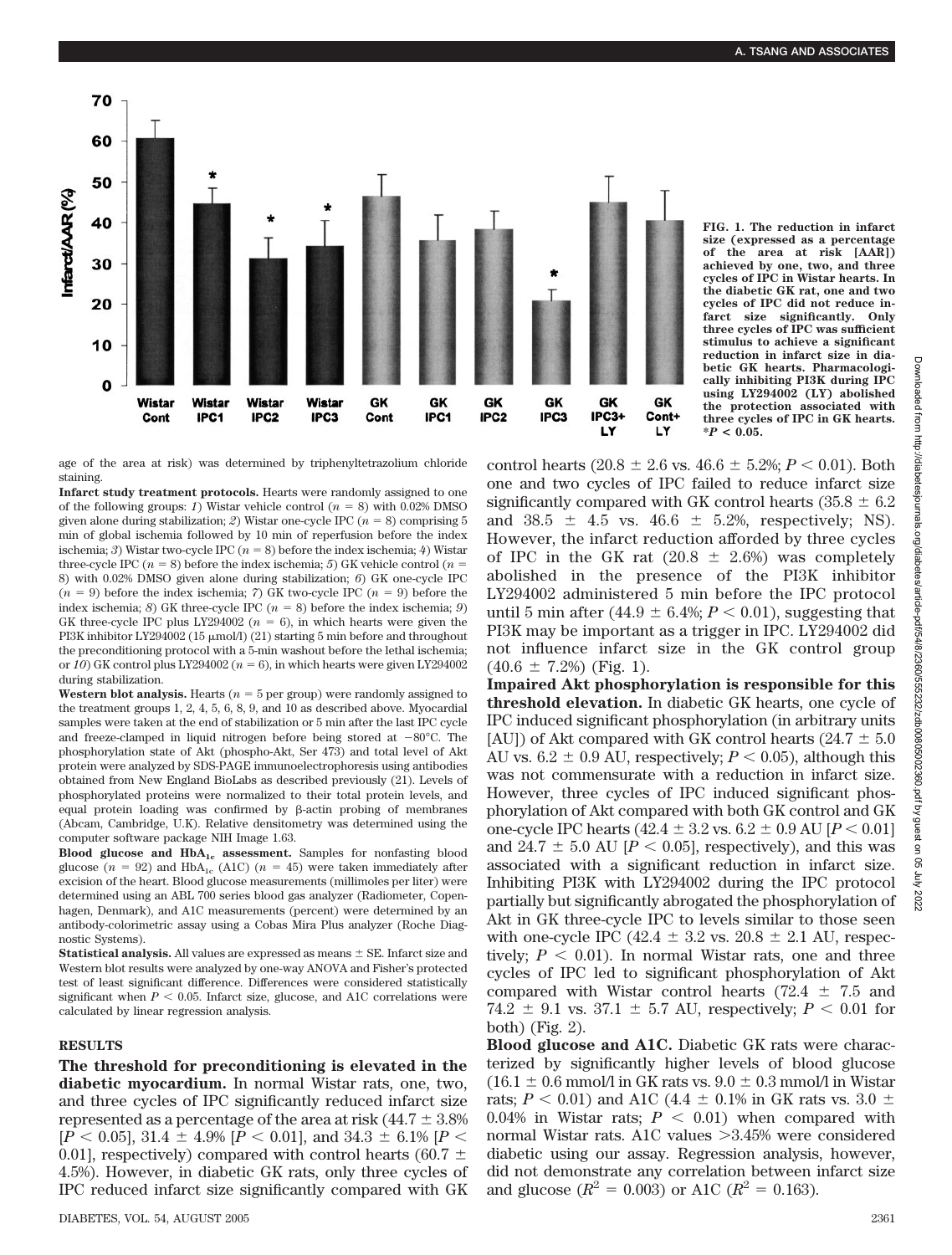

**FIG. 2. Representative Western blots demonstrating phosphorylated and total Akt levels (densities in arbitrary units). IPC induced phosphorylation of Akt in both Wistar and diabetic GK hearts, although the increase was more marked in the Wistar hearts. In Wistar hearts, both one and three cycles of IPC resulted in a significant increase in Akt phosphorylation. Although one cycle of IPC resulted in significant phosphorylation of Akt in GK hearts, this was not sufficient to reduce infarct size. Only three cycles of IPC produced significant phosphorylation of Akt that was commensurate with a significant reduction in infarct size in an LY294002 (LY)-sensitive manner (see Fig. 1). \****P* **< 0.05, #***P* **< 0.05.**

## **DISCUSSION**

We report two findings for the first time. First, the type 2 diabetic myocardium can benefit from the cardioprotective effects of ischemic preconditioning, provided that the preconditioning stimulus is increased to reach the threshold necessary to achieve myocardial protection. In our study, this threshold required a preconditioning stimulus of three cycles of 5 min of ischemia and 10 min of reperfusion before the prolonged ischemic insult. Second, it appears that impairment of prosurvival signaling cascades may be responsible for this elevated threshold. We demonstrated that although one cycle of IPC induced a significant phosphorylation of Akt, this did not result in a reduction of infarct size. However, three cycles of IPC in the diabetic heart resulted in a significantly greater phosphorylation of Akt than one cycle, and this was commensurate with a significant reduction in infarct size, suggesting that a certain level of activated Akt is critical to mediate the protective effects of preconditioning. Furthermore, Western blot analysis did not demonstrate any significant differences in the total levels of Akt protein in diabetic GK hearts in all groups, indicating that the impairment in phosphorylation of Akt was not a result of lower levels of total Akt in diabetic hearts but rather in the signaling process leading to Akt activation. Whether this impairment in Akt activation is due to abnormalities in upstream mediators of the Akt pathway (i.e., PI3K or phosphatidylinositol-3-phosphate–dependent kinase [PDK]) remains to be elucidated. However, it should be noted that our data does not prove a direct causal relationship between impaired Akt phosphorylation and the elevated threshold for protection. The use of specific Akt inhibitors would help to clarify the role of Akt in protection in this setting.

Interestingly, our current study supports the findings of Kondo and Kahn (28) who demonstrated that different defects in components of cell survival kinase cascades in diabetic models are not species specific but organ specific within the same species. In both type 1 and 2 diabetic mice, they showed that in the retina, the reduction in the phosphorylation of PDK1 and Akt was due to reduced total levels of PDK1 and Akt when compared with controls after insulin stimulation. However, within the same mice, the total levels of PDK1 and Akt were the same in the liver, and the reduction in PDK1 and Akt phosphorylation was due to impaired activation of these proteins.

Evidence suggests that other components of cellular prosurvival pathways are defective in diabetic tissues as well as the heart. Hyperglycemia has been shown to inhibit the prosurvival effect of vascular endothelial growth factor, leading to retinal cell apoptosis via tyrosine nitration of PI3K that results in Akt inactivation and increased p38 mitogen-activated protein kinase activation (29). Similar results have been demonstrated in rat hearts exposed to hyperglycemic conditions, which led to tyrosine nitration and apoptosis through the action of inducible nitric oxide (NO) synthase and NO release (30). To our knowledge, our data demonstrate for the first time that the impairment in cellular signaling cascades is responsible for the inconsistent results reported in previous diabetic preconditioning experiments.

The lack of correlation between glucose, A1C levels, and infarct size in our study suggests that the severity of diabetes does not predict the extent of myocardial infarc-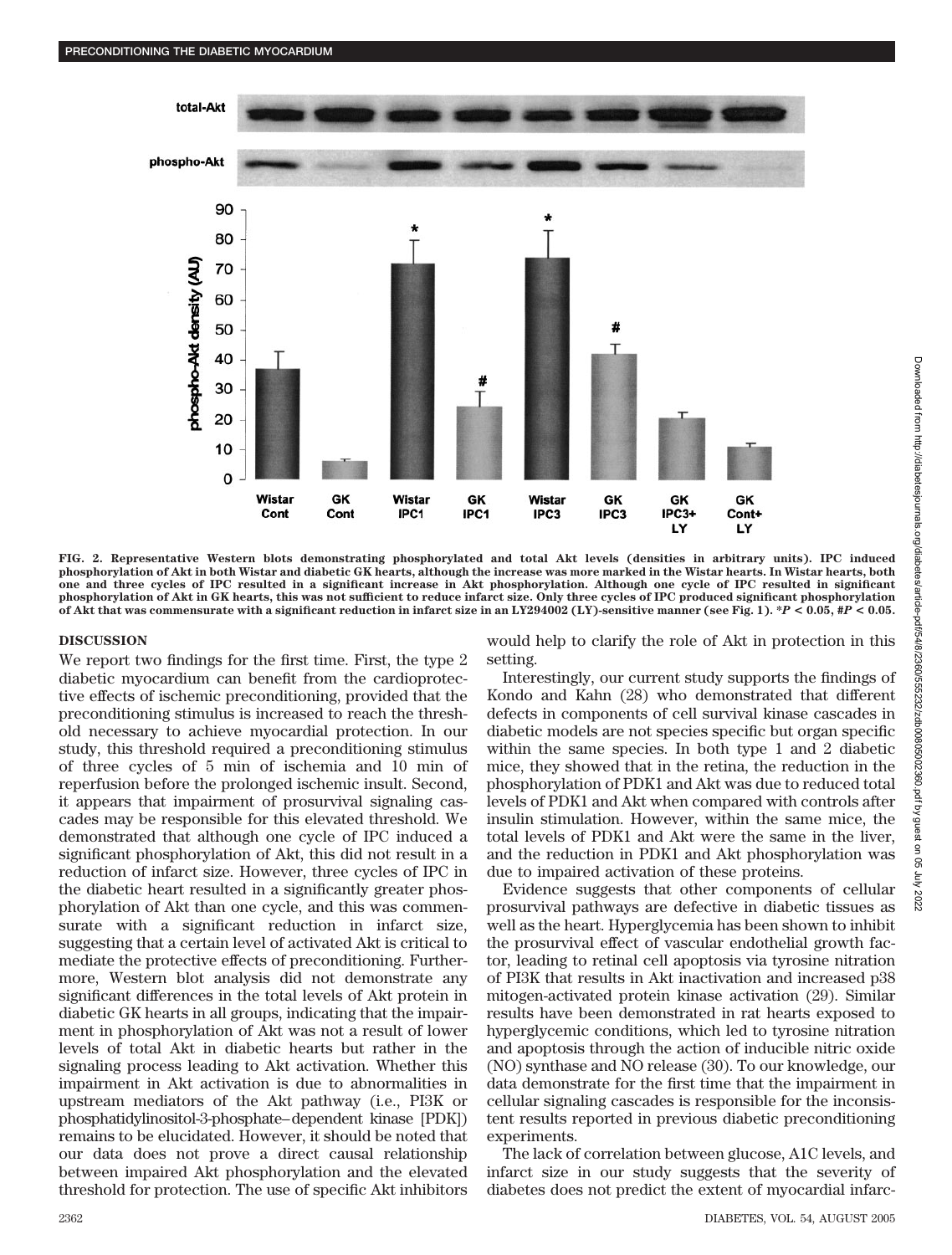tion. Rather, once a minimum level of diabetes is reached, the threshold for preconditioning is elevated.

Until recently, most animal studies have focused on ischemic preconditioning in the diabetic heart using chemically induced type 1 diabetic animal models (10–14). However, the conflicting data obtained from these studies should be interpreted with caution. Many of the animals died as a result of the chemical induction of diabetes, and others displayed characteristics of stress, probably as a consequence of the toxicity of the drugs (alloxan or streptozotocin) used. The nonspecific effects of these drugs on the myocardium are not well known. In addition, these animal models of diabetes simulate type 1 diabetes (31), which in the clinical scenario is the least common form in the human population. In this regard, chemically induced models of diabetes do not represent the most appropriate model in which to study the effects of myocardial protection. Animal models of type 2 diabetes should be used, as it is this form of diabetes that is prevalent worldwide and is associated with increased cardiovascular risk.

The GK rat is a selectively inbred model of type 2 diabetes developed from the Wistar rat. Type 2 diabetes in this rat has many similarities to the human form of the disease (25,26), and it has been used extensively as a type 2 diabetic research model (32). This appears to be a more appropriate diabetic research model because worldwide the most common form of diabetes is type 2 diabetes, and its prevalence is steadily increasing (33). To date, only one study has addressed the issue of preconditioning in a model of type 2 diabetes using an obese and lean animal. In that study, Kristiansen et al. (34) used the GK rat to address the issue of ischemic preconditioning and demonstrated that, in their model, the diabetic heart failed to show any reduction in infarct size when subjected to an IPC protocol of four cycles of 2 min of ischemia followed by 3 min of reperfusion, a preconditioning stimulus that we would argue was insufficient to reach the threshold necessary to activate cardioprotective mechanisms in the type 2 diabetic heart. Furthermore, this study did not provide any mechanistic data to explain the lack of protection afforded by IPC in the model. In contrast to their study, the diabetic hearts in our study were able to be protected by IPC, although the IPC stimulus required was elevated. This would suggest that, provided the IPC stimulus is sufficient, the diabetic heart can be protected from ischemic-reperfusion injury.

Interestingly, our data support the observations made by Kristiansen et al. (34) with respect to the smaller infarct size they observed in their diabetic animal hearts compared with nondiabetic hearts after an episode of ischemia-reperfusion. This appears to be a common finding in studies comparing the myocardial infarct size in diabetic animal models with "normal" hearts (10,34,35) and suggests that, in diabetic hearts, a myocardial adaptation occurs *after* a prolonged ischemic insult that attempts to limit the damage sustained from the ischemic injury. However, the exact mechanisms responsible for this adaptation have yet to be elucidated. In our study, the Wistar control animals also demonstrated larger infarct sizes compared with the diabetic GK animals, raising an important question as to whether a "normal" Wistar heart is the

appropriate control with which to compare the type 2 diabetic GK hearts. GK rats have been developed by selective inbreeding of glucose-intolerant Wistar rats since 1975, resulting in a species with many biochemical and metabolic similarities to human type 2 diabetes. Therefore, as in clinical studies, it could be argued that a more appropriate control to compare a treatment in diabetic populations would be a nontreated diabetic rather than a "healthy" species. Nevertheless, we still thought it appropriate to add this control specifically to demonstrate that the concept of preconditioning is observed in nondiabetic hearts. Importantly, this should not detract from the fact that the most important findings from our study, namely the requirement for a sufficient preconditioning stimulus to induce protection, was observed within the diabetic GK group.

In conclusion, we report for the first time that the type 2 diabetic myocardium can be protected by IPC, but that the threshold required to achieve this protection is elevated compared with that in nondiabetic hearts. We find that this elevation in threshold may be required to achieve sufficient phosphorylation of Akt to execute the IPC protective signal. The findings from this study suggest that the human diabetic population may be more resistant to the protective effects of IPC but that, provided the preconditioning stimulus is sufficient, the diabetic myocardium can be protected. One intriguing aspect would be to investigate whether this resistance to IPC-induced protection is reversed in diabetic species treated with either insulin or oral hypoglycemic drugs.

# **ACKNOWLEDGMENTS**

A.T. is supported by a project grant from the British Heart Foundation. The authors thank Novo Nordisk for additional funds for this study.

## **REFERENCES**

- 1. Murray CJ, Lopez AD: Alternative projections of mortality and disability by cause 1990–2020: Global Burden of Disease Study. *Lancet* 349:1498–1504, 1997
- 2. Kannel WB, McGee DL: Diabetes and cardiovascular risk factors: the Framingham study. *Circulation* 59:8–13, 1979
- 3. Abbud ZA, Shindler DM, Wilson AC, Kostis JB: Effect of diabetes mellitus on short- and long-term mortality rates of patients with acute myocardial infarction: a statewide study: Myocardial Infarction Data Acquisition System Study Group. *Am Heart J* 130:51–58, 1995
- 4. Haffner SM, Lehto S, Ronnemaa T, Pyorala K, Laakso M: Mortality from coronary heart disease in subjects with type 2 diabetes and in nondiabetic subjects with and without prior myocardial infarction. *N Engl J Med* 339:229–234, 1998
- 5. Will JC, Casper M: The contribution of diabetes to early deaths from ischemic heart disease: US gender and racial comparisons. *Am J Public Health* 86:576–579, 1996
- 6. Smith JW, Marcus FI, Serokman R: Prognosis of patients with diabetes mellitus after acute myocardial infarction. *Am J Cardiol* 54:718–721, 1984
- 7. Abbott RD, Donahue RP, Kannel WB, Wilson PW: The impact of diabetes on survival following myocardial infarction in men vs women: the Framingham Study. *JAMA* 260:3456–3460, 1988
- 8. Herlitz J, Wognsen GB, Emanuelsson H, Haglid M, Karlson BW, Karlsson T, Albertsson P, Westberg S: Mortality and morbidity in diabetic and nondiabetic patients during a 2-year period after coronary artery bypass grafting. *Diabetes Care* 19:698–703, 1996
- 9. Paulson DJ: The diabetic heart is more sensitive to ischemic injury. *Cardiovasc Res* 34:104–112, 1997
- 10. Liu Y, Thornton JD, Cohen MV, Downey JM, Schaffer SW: Streptozotocininduced non-insulin-dependent diabetes protects the heart from infarction. *Circulation* 88:1273–1278, 1993
- 11. Tatsumi T, Matoba S, Kobara M, Keira N, Kawahara A, Tsuruyama K,